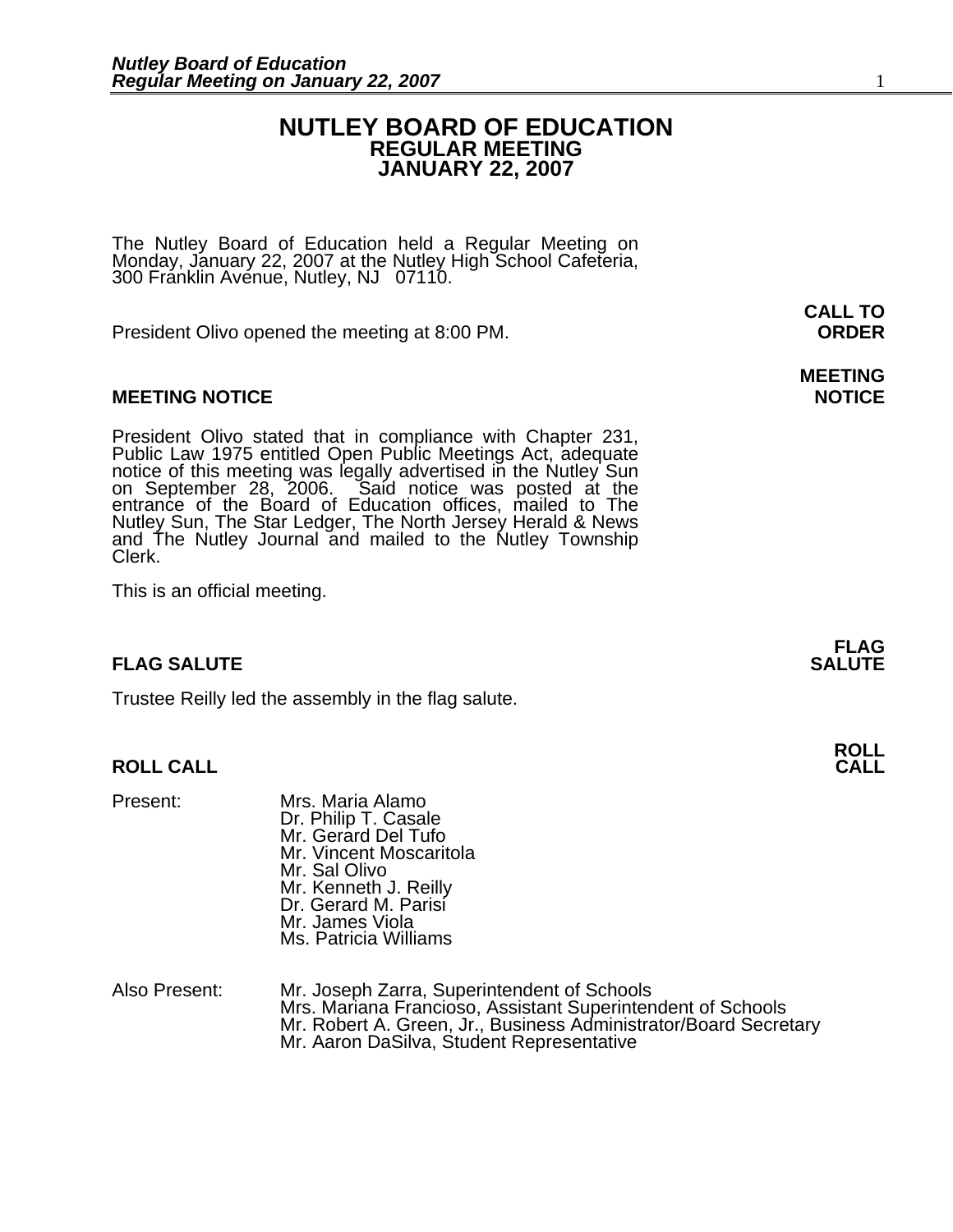## **APPROVAL OF MINUTES APPROVE**

BE IT RESOLVED that the Board of Education approves the following minutes:

 January 8, 2007 – Conference Meeting January 8, 2007 – Closed Executive Session December 18, 2006 – Regular Meeting December 18, 2006 – Closed Executive Session

Trustee Parisi moved, Trustee Alamo seconded, and the Board unanimously approved by voice vote a motion to approve the minutes as listed.

A thank-you note from Nancy Szura for the Board's expression of sympathy on the passing of her mother.

#### **SUPERINTENDENT'S REPORT SUPT'S REPORT A**

Superintendent Zarra presented the Superintendent's Report dated January 22, 2007, Schedule A, which is appended to the minutes of this meeting, and briefly summarized its contents. **BOARD** 

#### **BOARD SECRETARY'S REPORT**

Board Secretary Green presented the Board Secretary's Report<br>dated January 22, 2007. He reported that the Board received \$120,000 for the Yantacaw ceiling collapse and thanked Commissioner Evans for his help. He said the FMS broken sewer pipe should be fixed by tomorrow. He mentioned that the budget process is underway and he will have a report to the Budget Committee on February 8, 2007 and the full board on February 12, 2007.

#### **COMMITTEE REPORTS REPORTS**

- Aaron DeSilva Student Representative Report Trustee Alamo - Academic Committee
- Trustee Viola Negotiations & Athletics Committee
- Trustee Del Tufo Facilities Committee

#### **CORRESPONDENCE CORRESPONDENCE**



**COMMITTEE**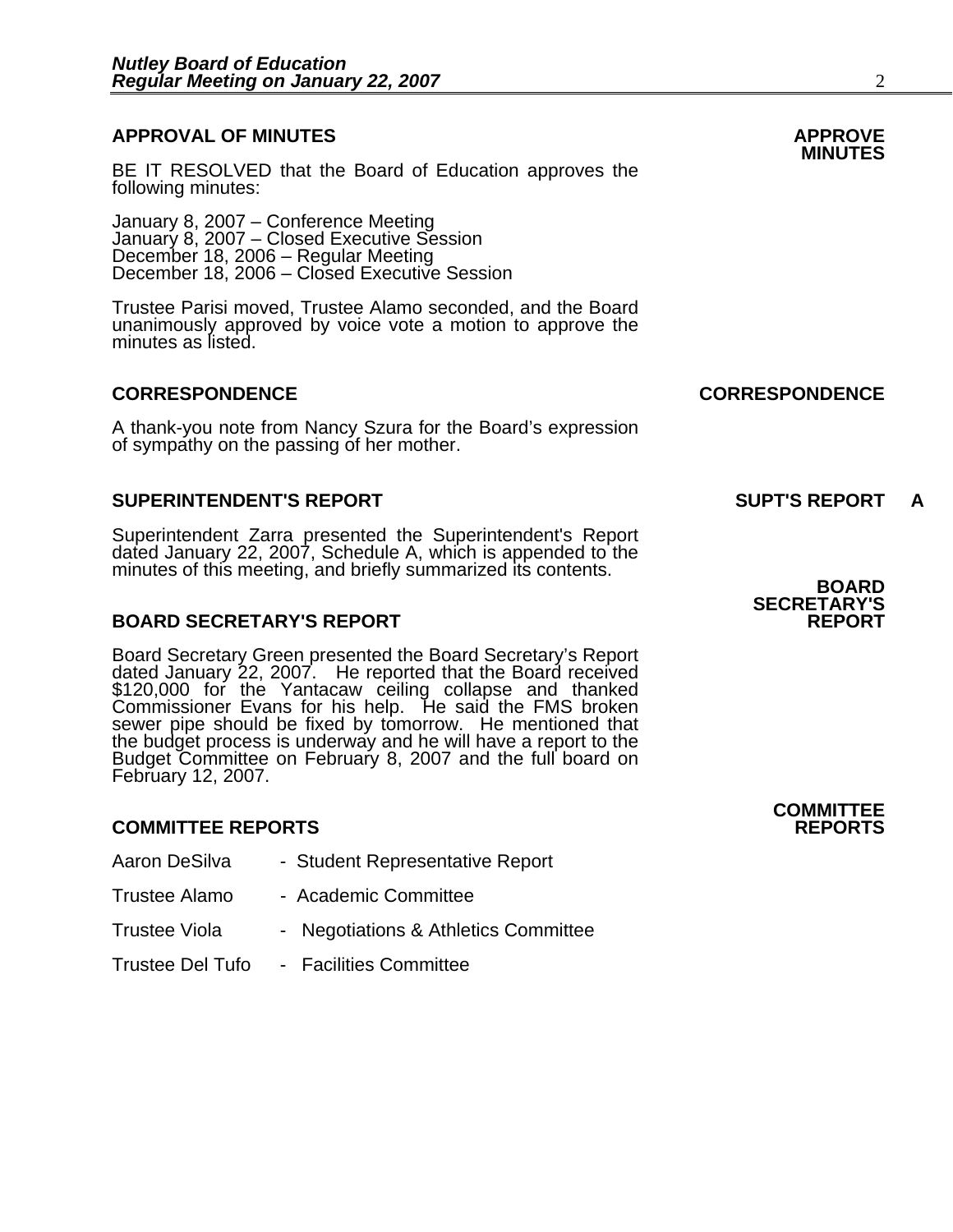## **HEARING OF CITIZENS (Resolutions Only) HEARING OF CITIZENS**

Time was allowed for comments and questions from the public on resolution items only.

## **SUPERINTENDENT'S RESOLUTIONS** *SUPERINTENDENT'S*

Trustee Williams moved, Trustee Moscaritola seconded, a motion that the Board approves the Superintendent's Resolutions numbers 1 through 17 as listed below.

Resolutions 1 through 17 were approved by roll call vote with the following exceptions:

- 1. Trustees Reilly abstained on Resolution 13 Extra Compensation.
- 2. President Olivo abstained on Resolution 14 Longevity Pay.

### 1. **RETIREMENTS – Professional Staff**

BE IT RESOLVED that the Board of Education approves the acceptance of the retirement of the following personnel, effective July 1, 2007:

Edward Annett, Jr. High School Teacher<br>Robyn Burns **Elementary Art Teach** Amelia Cerisano <sup>Elementary Teacher</sup><br>Raymond Chapman High School Teacher Raymond Chapman High School Teacher

Robyn Burns<br>
Amelia Cerisano Elementary Teacher High School Teacher

## **REAPPOINT. PROF STAFF**

#### 2. **AMENDING APPOINTMENT – Reappointments Professional Staff**

BE IT RESOLVED that the Board of Education approves the amending of the resolution (Schedule B), approved at the July 24, 2006 Board Meeting, to reflect a change in part-time status and salary of Miss Emanuela Fierro to full-time<br>\$47,000.00 effective January 23, 2007.<br>**LEAVE OF ABSENCE** 

### 3. **LEAVE OF ABSENCE – Teacher**

BE IT RESOLVED that the Board of Education approves an extension of a childrearing leave of absence for Mrs. Theresa Strus from January 16, 2007 through June 30, 2007, with a return date of September 1, 2007.

## **RESOLUTIONS**

### **RETIREMENTS PROF STAFF**

**AMEND APPOINT -** 

**TEACHER**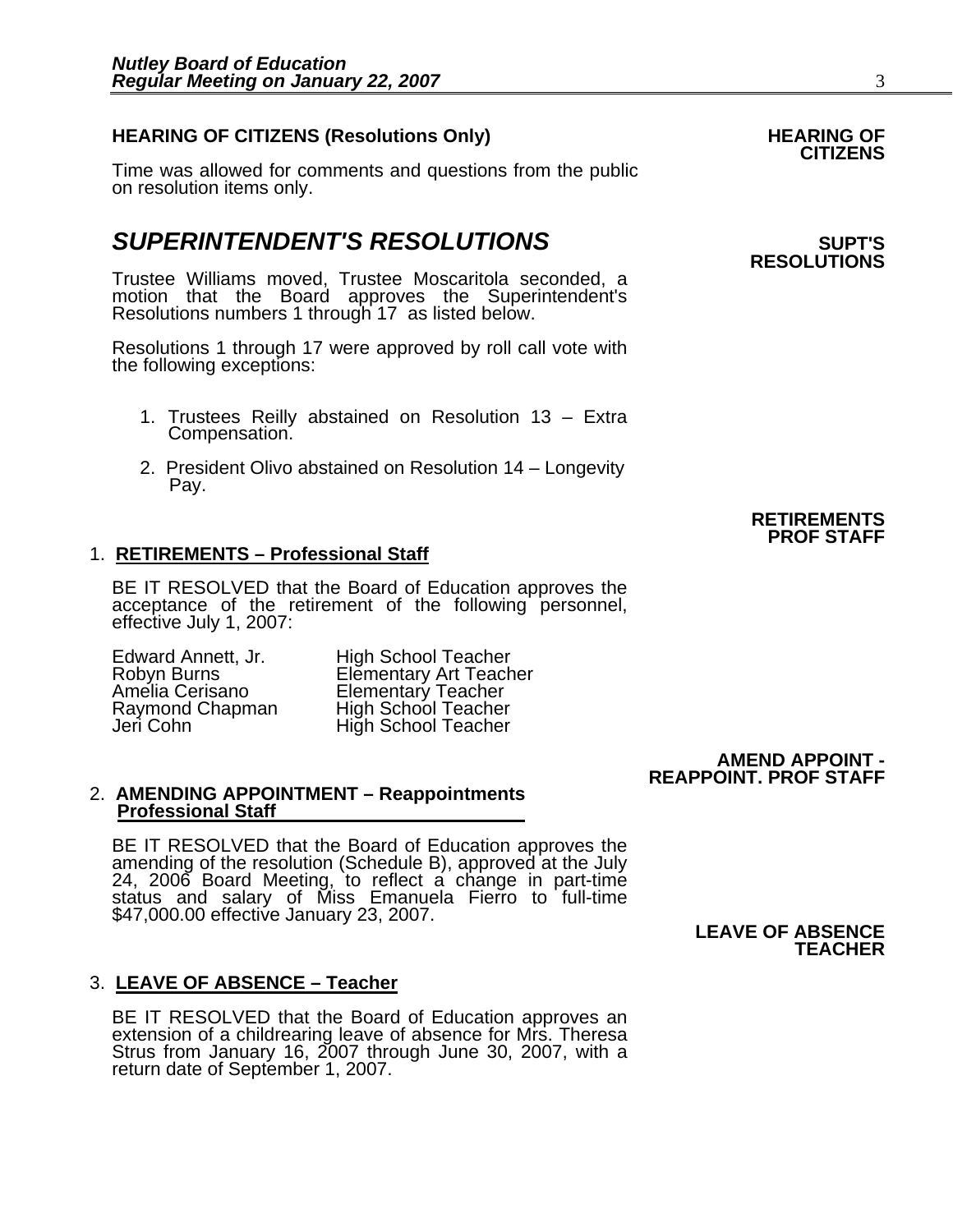### 4. **LEAVE OF ABSENCE – Part-time Aide**

BE IT RESOLVED that the Board of Education approves an extension of a medical leave of absence without pay for Mrs. Nancy Cascarano from January 1, 2007 through June 30, 2007.

#### 5. **APPOINTMENT – Professional Staff**

BE IT RESOLVED that the Board of Education approves the appointment of Mrs. Carey Ann Jimenez as teacher for the 2006-07 school year, effective January 23, 2007, at the annual salary of \$45,000, M.A. Step 6, in accordance with the<br>2006-07 Teachers' Salary Guide.

#### 6. **APPOINTMENTS – Teacher Substitutes**

BE IT RESOLVED that the Board of Education approves the appointments of the teacher substitutes listed on the attached Schedule B for the 2006-07 school year.

### 7. **APPOINTMENT – Athletics**

BE IT RESOLVED that the Board of Education approves the appointment of Miss Stephanie Ruffo as Assistant Softball Coach for the 2006-07 school year, at the salary of \$4,165 Step 1, in accordance with the 2006-07 Athletic Salary Guide.

#### 8. **APPOINTMENT – Volunteer Coach**

BE IT RESOLVED that the Board of Education approves the<br>appointment of Mrs. Sarah Misner for the position of Volunteer<br>Softball Coach for the 2006-07 school year.

#### 9. **APPOINTMENTS – Substitutes**

BE IT RESOLVED that the Board of Education approves the following substitutes for the 2006-07 school year:

School Aide

Elizabeth Demunno Joanne Griswold

Buildings & Grounds

Joseph A. Pascucci

**APPOINT PROF. STAFF**

### **APPOINT B TEACHER SUB**

#### **APPOINT ATHLETICS**

**APPOINT VOLUNTEER COACH**

> **APPOINT SUBS**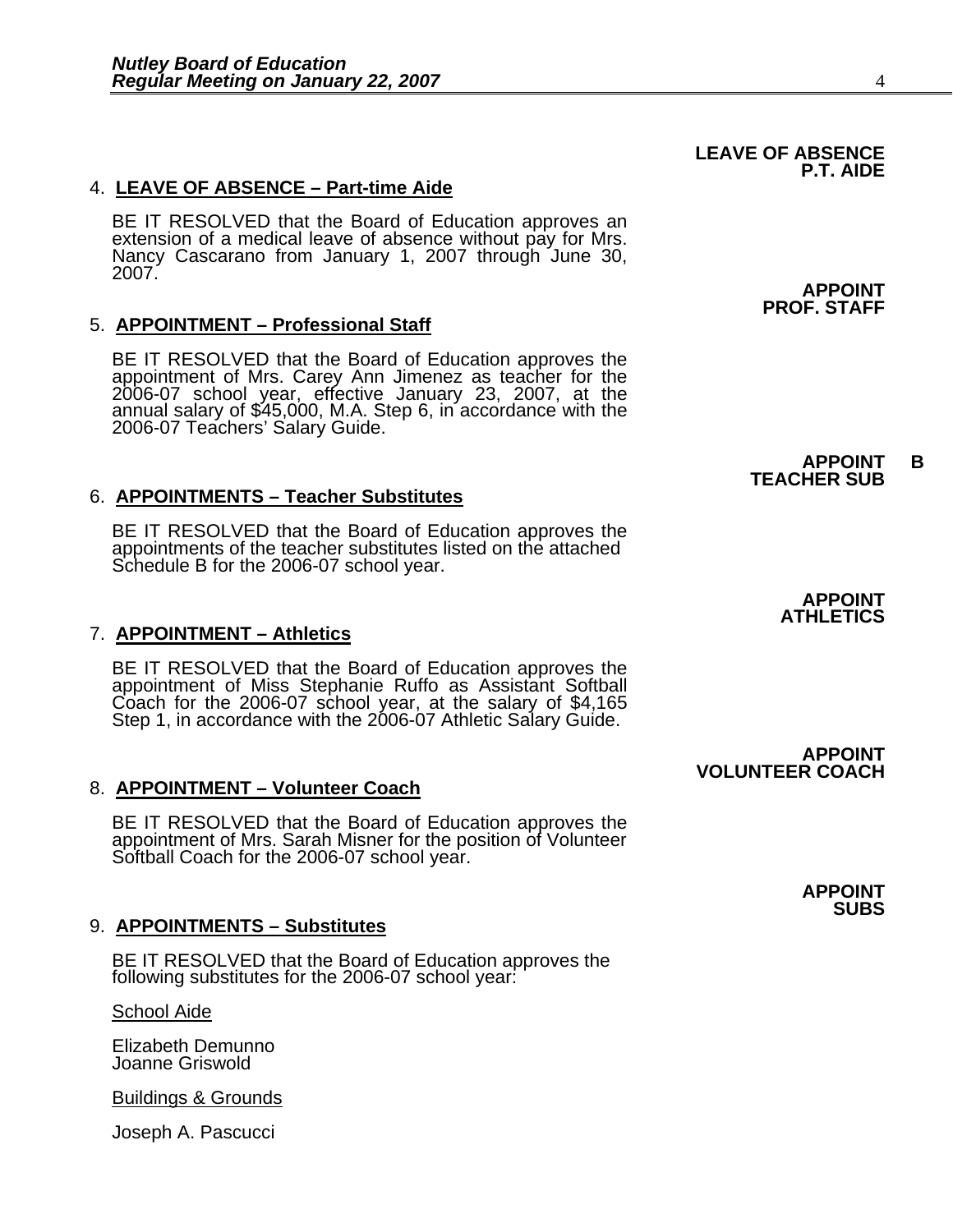BE IT RESOLVED that the Board of Education approves the Appointment of Mario Desimone as a bus driver for the 2006-07 school year, effective January 23, 2007 at an hourly rate of \$15.80, which is in accordance with the 2006-07 Transportation Agreement. (Hired on a 90-day probationary period).

#### 11. **APPOINTMENTS – Mathematics Classes**

BE IT RESOLVED that the Board of Education approves the appointment of the following personnel to teach Mathematics classes:

| Toby D'Ambola  | -\$60.00/per class/will teach 1 class  |
|----------------|----------------------------------------|
| Leann Martin   | - 60.00/per class/will teach 1 class   |
| David Sorensen | - 60.00/per class/will teach 1 class   |
| John Suffren   | - 50.00/per class/will teach 2 classes |

### 12. **APPROVE CONTRACT OCCUPATIONAL THERAPY SERVICES**

BE IT RESOLVED that the Board of Education approves a contract with Amy Stoner for the purpose of providing occupational therapy services for the 2006-2007 school year effective January 5, 2007 at a rate of \$400.40 per day in a total amount not to exceed \$26,026.00.

#### 13. **EXTRA COMPENSATION**

BE IT RESOLVED that the Board of Education approves the following personnel be paid extra compensation in the amounts indicated for services rendered:

#### **PAYMENT FOR HEALTH DYNAMICS CLASSES – Month of December, 2006**

Rose Cioffi **\$250.00** 

**PAYMENT FOR FILMING BOE MEETINGS – September 25, October 16, November 20, 27 and December 18, 2006**

Kenneth Delgado \$105.00

**APPROVE O.T. THERAPY SERVICES** 

**APPOINT** 

**MATH CLASSES**

**EXTRA COMP**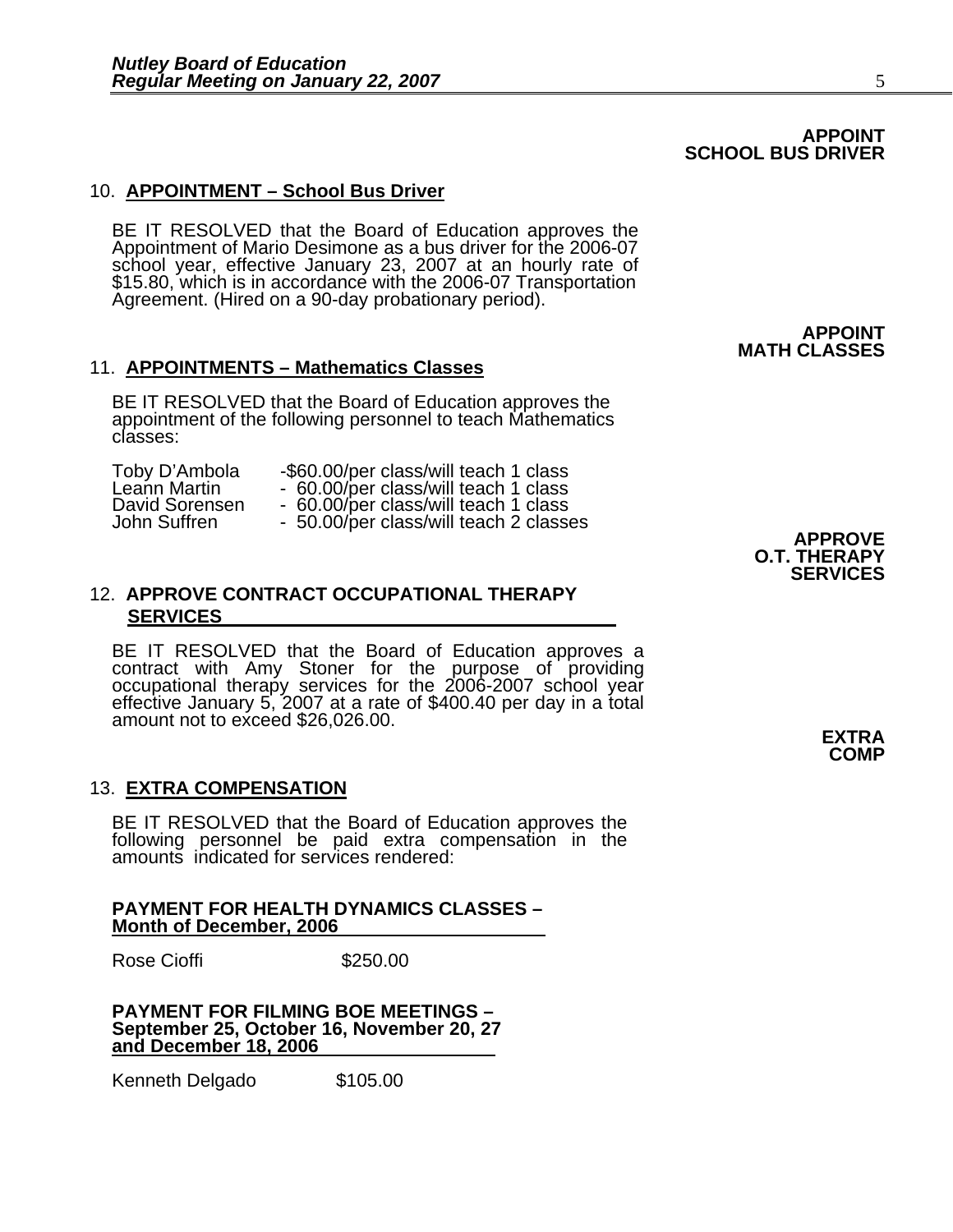#### **PAYMENT FOR SAT REVIEW CLASSES – Johns Hopkins Talent Search – October 28, November 18, December 2, 9, 16, 2006 and January 6, 2007**

| Leann Martin | \$831.36 |
|--------------|----------|
| Laura Reilly | 831.36   |

#### **PAYMENT FOR PARAPRO ASSESSMENT EXAMINATION Workshop – January 4, 2007**

Lorraine Restel \$ 90.08

#### **CENTRAL DETENTION COVERAGE – Month of December, 2006**

#### **High School**

| Kent Bania                       | 18.77  |
|----------------------------------|--------|
| Joseph Cioffi                    | 18.77  |
| Lori Ferrara                     | 131.39 |
| <b>Tarik Huggins</b>             | 112.62 |
| Marcellino Marra NHS(FMS)        | 18.77  |
| Denise Mazza                     | 18.77  |
| Michael Russomanno               | 112.62 |
| Joseph Simko<br>Anthony Surmatis | 18.77  |
|                                  | 75.08  |
| Lisa Vallo                       | 150.16 |

### **Franklin School**

| Jennifer Ambrose          | \$<br>37.54 |
|---------------------------|-------------|
| Joseph Cappello           | 75.08       |
| Tracy Egan<br>Walter King | 56.31       |
|                           | 18.77       |
| Louis Manganiello         | 37.54       |
| Donna Saitta              | 18.77       |
| Luann Zullo               | 37.54       |

#### **SATURDAY MORNING SUSPENSIONS – Month of December, 2006**

#### **High School**

| Joseph Affinito                  | \$315.28 |
|----------------------------------|----------|
| Lori Ferrara                     | 235.35   |
| Marcellino Marra NHS(FMS) 235.35 |          |
| <b>Eric Puzio</b>                | 78.45    |
| Lisa Vallo                       | 156.90   |

### **Franklin School**

| Joseph Cappello    | 156.90 |
|--------------------|--------|
| Melissa Echevarria | 78.45  |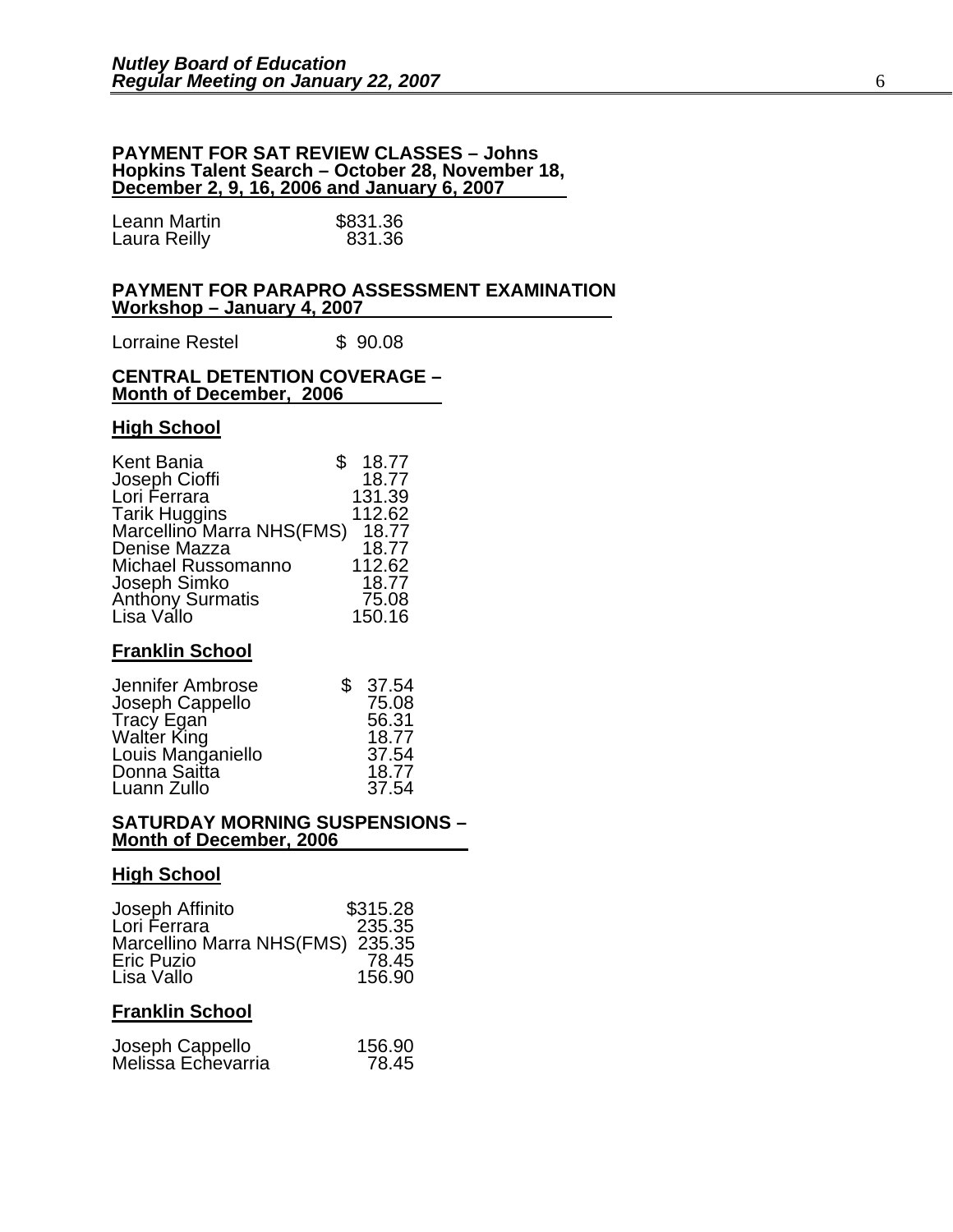#### 14. **LONGEVITY PAY**

BE IT RESOLVED that the Board of Education approves the following longevity payment:

Richard Bolcato \$2,000(prorated)-Eff. Feb. 1, 2007 (17 years)<br>Christine Crisson \$2,900(prorated)-Eff. Feb. 1, 2007 (20 years)<br>Rebecca Olivo \$1,400(prorated)-Eff. Feb. 1, 2007 (15 years) Monica Rhein \$2,900(prorated)-Eff. Feb. 1, 2007 (20 years)<br>Ellen Wolf \$2,900(prorated)-Eff. Feb. 1, 2007 (20 years)

#### 15. **TRANSFER OF PERSONNEL**

BE IT RESOLVED that the Board of Education approves, upon the recommendation of the Superintendent of Schools, the following transfer:

NAME FROM TO

Lisa Maniscalco Radcliffe Franklin Middle School

#### 16. **CHANGE-IN-TRAINING LEVELS**

BE IT RESOLVED that the personnel listed on the attached Schedule C be advanced to the proper level of the salary quide in accordance with Board of Education regulations, said teachers having completed the necessary college courses to qualify for such advancement, to be effective February 1, 2007.

17. **SPECIAL CLASS PLACEMENT – Educationally Disabled Student**

BE IT RESOLVED that the Board of Education authorizes the attendance of a student in out-of-district special education classes for the 2006-07 school year as follows:

| School                        | No. of | Students Classification Date | Effective | Tuition             |
|-------------------------------|--------|------------------------------|-----------|---------------------|
| High Point School<br>Lodi, NJ |        | FD.                          |           | 12/4/06 \$24,923.75 |

**TRANSFER OF PERSONNEL**

 **CHANGE TRAINING C** 

**LEVEL**

#### **SPECIAL CLASS PLACEMENT**

**PAY**

**LONGEVITY**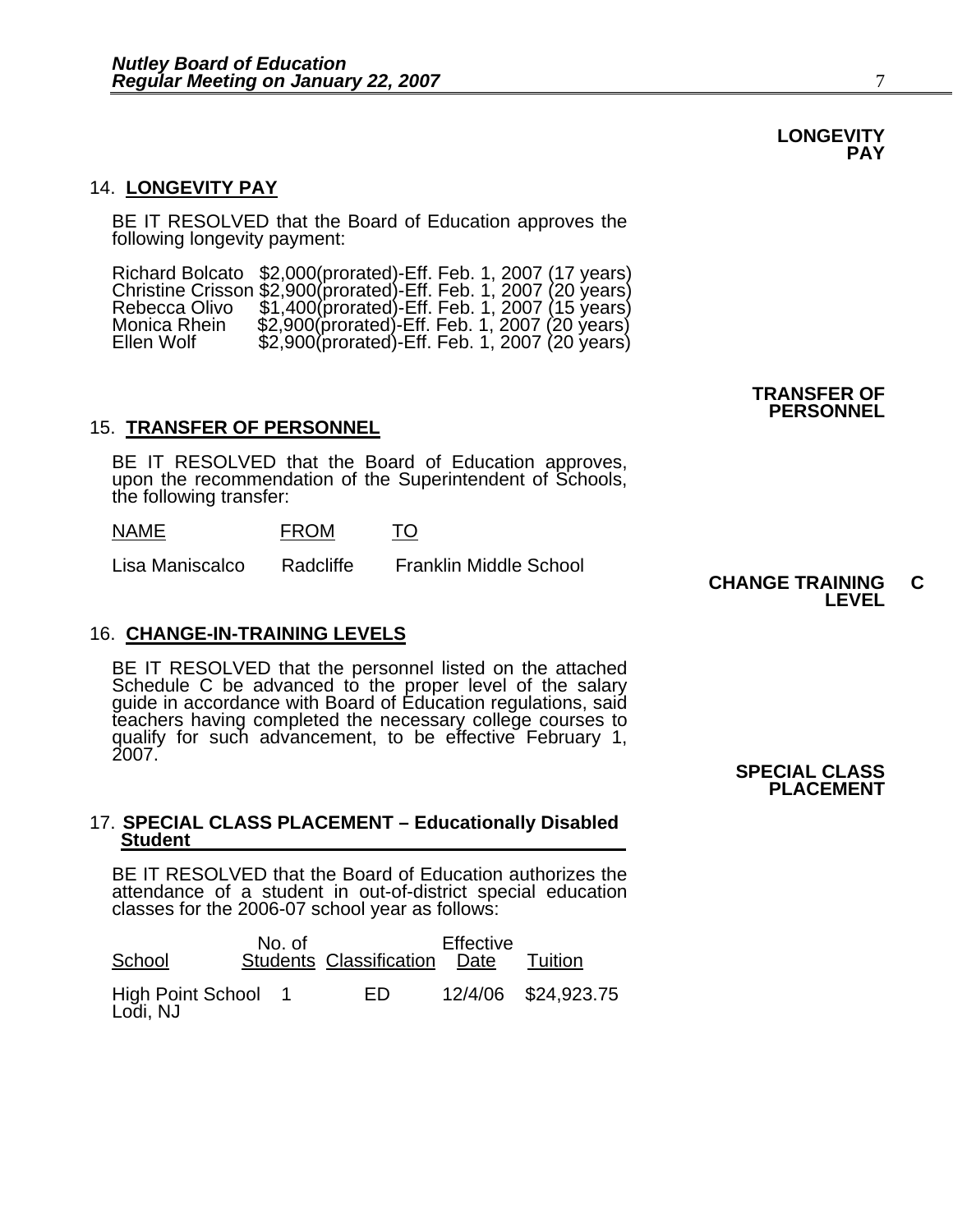#### 18. **Memorial Mrs. Imogene Bigley**

Trustee Parisi moved, and Trustee Alamo seconded, the following resolution. Upon being put to a roll call vote the resolution was approved.

WHEREAS, it is with a sense of deep sorrow and regret that the Nutley Board of Education records the death of Mrs. Imogene Bigley on January 7, 2007, and

WHEREAS, Mrs. Bigley was employed in September, 1943 as an elementary teacher in the Nutley Public Schools and had a distinguished educational career until her retirement in June, 1979, and

WHEREAS, Mrs. Bigley won the admiration and respect of her fellow teachers and the friendship of pupils who came under the influence of her understanding and capable teaching.

NOW, THEREFORE, BE IT RESOLVED, That the Board of Education of the Township of Nutley extends deepest sympathy to the members of her family, and

BE IT FURTHER RESOLVED, That this resolution be made a part of the minutes of this meeting and a copy sent to the members of her family.

## **BOARD SECRETARY'S RESOLUTIONS** RESOLUTIONS

Trustee Del Tufo moved, Trustee Alamo seconded, a motion that the Board approves the Board Secretary's Resolutions numbers 1 through 17 as listed below.

Resolutions 1 through 17 were unanimously approved by roll call vote.

### 1. **SECRETARY & TREASURER'S REPORT**

BE IT RESOLVED that the Board of Education approves the acknowledgement and acceptance of the reports of the Board Secretary (Appendix A) and Treasurer of School Monies (Appendix B) for the period of December 31, 2006.

#### 2. **CERTIFICATION OF MAJOR ACCOUNT FUND STATUS**

BE IT RESOLVED that pursuant to NJAC 6A:23-2.11(c) 4, the<br>Nutley Board of Education certifies that as of December 31, 2006, after review of the Secretary's monthly financial report (Appropriations section) and upon consultation with the appropriate district officials, to the best of its knowledge no major account or fund has been over-expended in violation of

 **BOARD SECRETARY'S** 

**SECY. & TREAS. A**<br>REPORTS B

**MEMORIAL** 

**CERTIFICATION<br>MAJOR ACCOUNT FUND STATUS**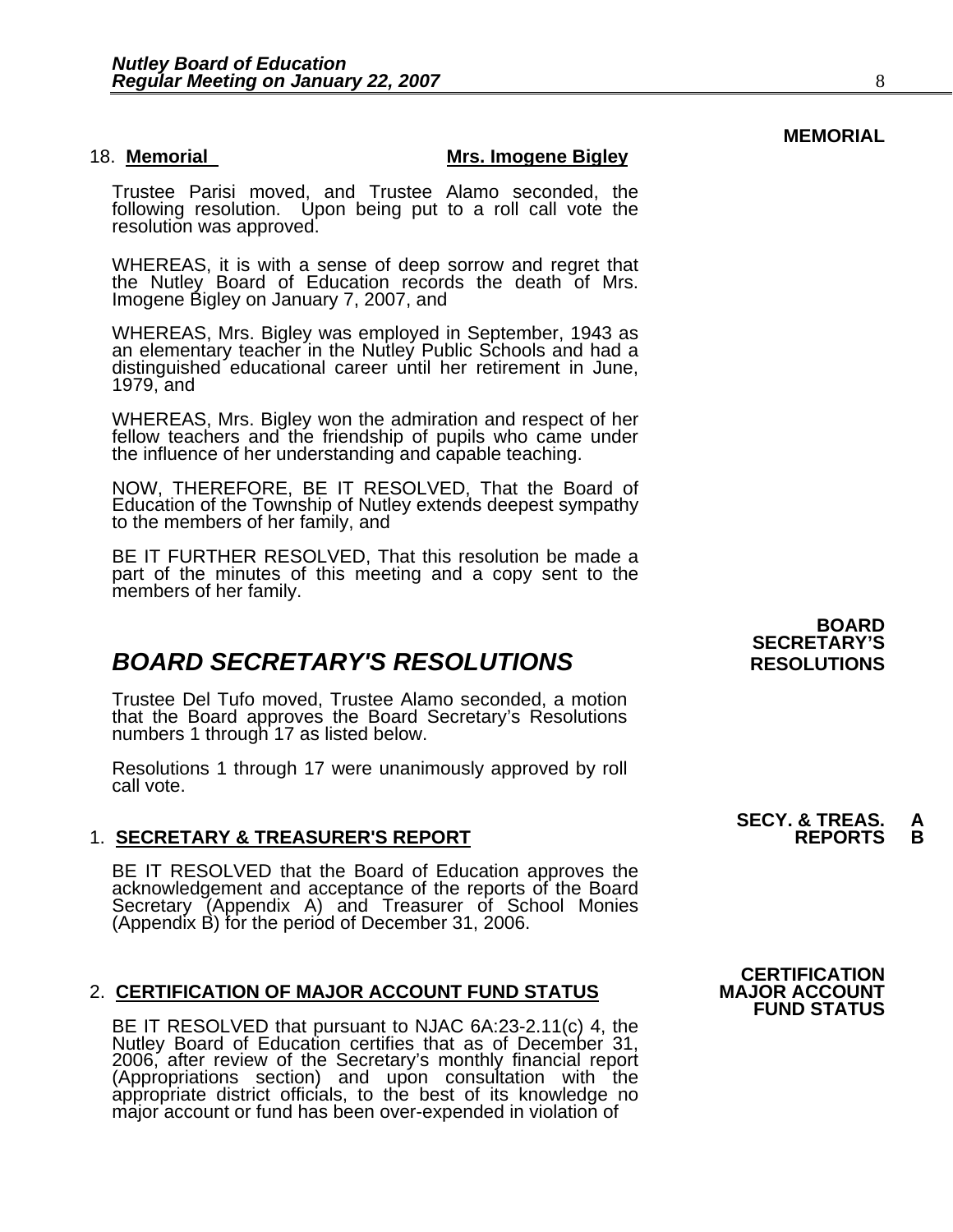NJAC 6A:23-2.11(b) and that sufficient funds are available to meet the district's financial obligations for the remainder of the fiscal year. (Major funds are General Fund, Capital Outlay and Debt Service.)

### 3. BILLS AND MANDATORY PAYMENTS **MANDATORY C**

BE IT RESOLVED that the Board of Education approves the payment of bills and mandatory payments dated January 23, 2007 in the total amount of \$6,805,375.89 (Appendix C).

## 4. **REQUESTS FOR USE OF SCHOOL BUILDINGS AND USE OF BUILDINGS D**

BE IT RESOLVED that the Board of Education approves the requests for the use of school buildings and grounds (Appendix D), that conform to the rules and regulations set by the Board of Education.

and

5. **TRANSFER SCHEDULE**<br>BE IT RESOLVED that the Board of Education approves, in **SCHEDULE** compliance with NJAC 6A:23-2.11(c)3ii, and NJSA 18A:22-8-1, the transfers in the 2006-07 budget dated December 31, 2006 in the amount of \$82,160.02 as appended (Appendix E). **REJECT REJECT** 

### 6. **REJECT BIDS FOR A MODULAR CLASSROOM**

WHEREAS bids for a modular classroom were advertised on November 8, 2006, and

WHEREAS sealed bids were publicly opened and read aloud on November 20, 2006 at 10:00 a.m. in the office of the Business Administrator/Board Secretary, and

WHEREAS the following bids were received in the following amounts:

| <b>Drill Construction</b>                  | <b>Option A -New</b> | Option B - Used |  |
|--------------------------------------------|----------------------|-----------------|--|
| West Orange, NJ                            | \$218,000.00         | \$218,000.00    |  |
| M Space<br>New York, NY                    | 131,437.00           | N/A             |  |
| Mobile Modular Space Inc.<br>Thorofare, NJ | 109,000.00           | 94,500.00       |  |

# **BILLS &**

 **GROUNDS AND GROUNDS** 

**BIDS**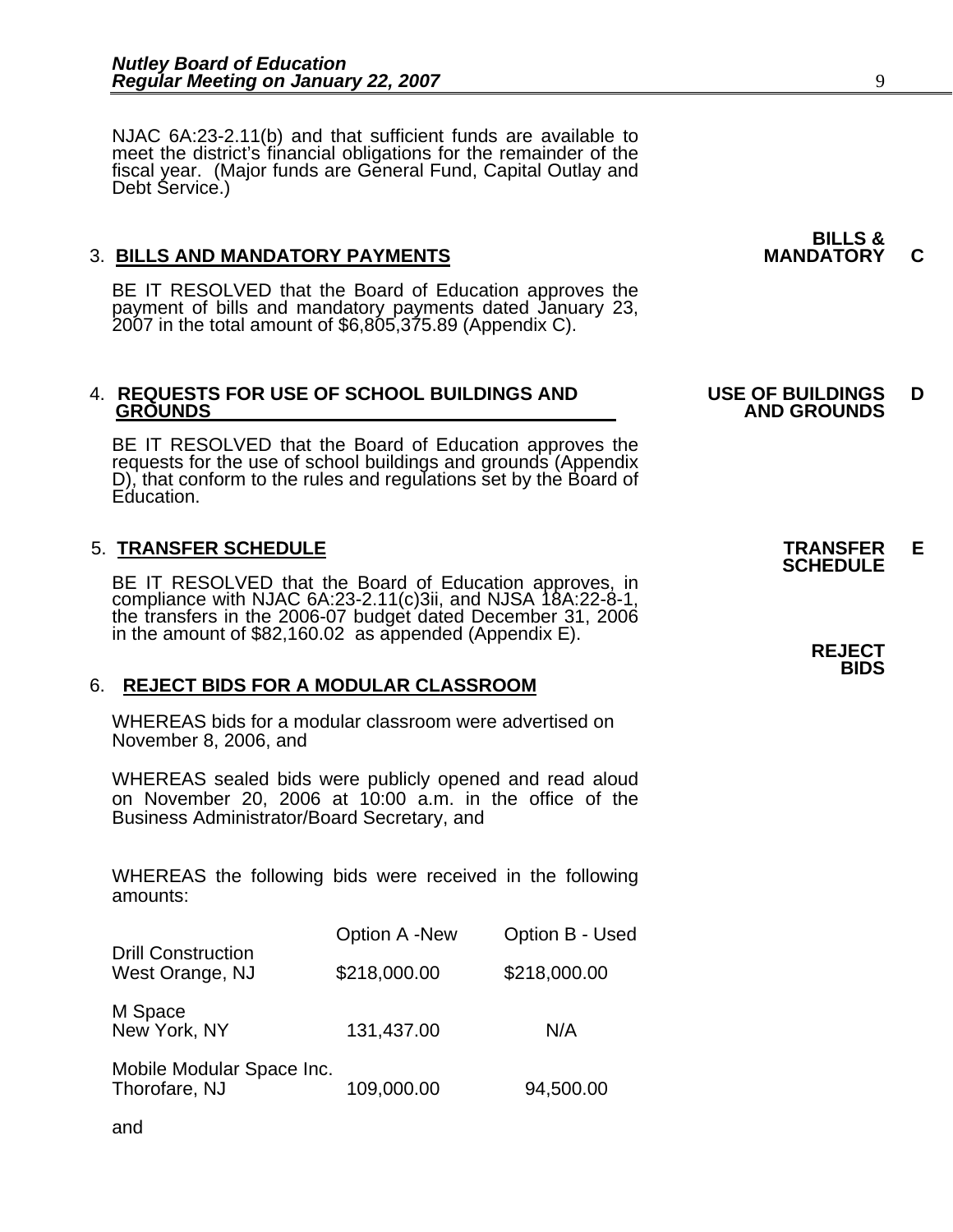WHEREAS the lowest bid substantially exceeds the cost estimates for the goods or services,

NOW THEREFORE BE IT RESOLVED that the Board of Education rejects the bids received according to 18A:18A-22 which states that a board of education may reject all bids if the lowest bid substantially exceeds the cost estimates for the goods or services.

#### **AGREEMENT McMANIMON & SCOTLAND**

#### 7. **RESOLUTION AUTHORIZING AGREEMENT FOR CERTAIN LEGAL SERVICES ADOPTED BY THE BOARD OF EDUCATION OF THE TOWNSHIP OF NUTLEY IN THE COUNTY OF ESSEX**

WHEREAS there exists a need for specialized legal services in connection with the authorization and the issuance of School District obligations by The Board of Education of the Township<br>of Nutley in the County of Essex (the "Board"), a body<br>corporate of the State of New Jersey, including the review of<br>such procedures and the rendering of appro

WHEREAS such special legal services can be provided only by a recognized Bond Counsel firm, and the law firm of McManimon & Scotland, L.L.C., Newark, New Jersey is so recognized by the financial community; and

WHEREAS funds are or will be available for this purpose;

BE IT RESOLVED BY THE BOARD OF EDUCATION OF THE TOWNSHIP OF NUTLEY IN THE COUNTY OF ESSEX AS FOLLOWS:

1. The law firm of McManimon & Scotland, L.L.C., Newark, services necessary in connection with the authorization and the issuance of obligations by the Board in accordance with an Agreement dated as of August 28, 2006 and submitted to the Board (the "Contract").

2. The Contract is awarded without competitive bidding as a "Professional Service" in accordance with the Public School Contracts Law, N.J.S.A. 18A:18A-5(a)(1), because it is for services performed by persons authorized by law to practice a recognized profession.

3. A copy of this resolution as well as the Contract shall be placed on file with the Secretary of the Board.

4. A notice in accordance with the Public School Contracts Law of New Jersey in the form attached hereto shall be published in The Nutley Sun.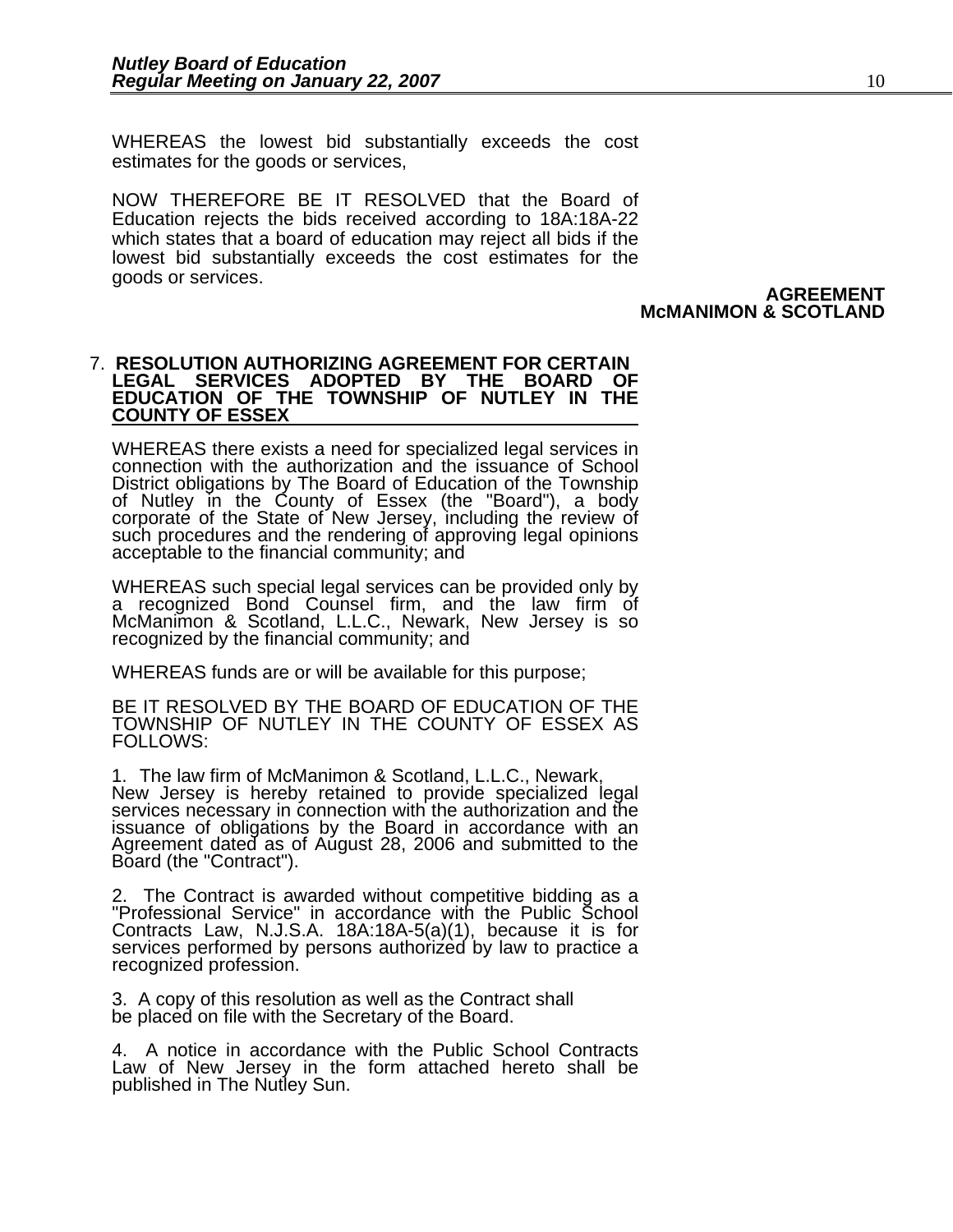#### 8. **DETERMINING TIME AND PLACE OF DRAWING FOR POSITION ON BALLOT FOR ANNUAL SCHOOL ELECTION**

BE IT RESOLVED that the Board of Education approves the drawing for ballot position for the April 17, 2007 Annual School Election be held at 10:00 a.m. in the Business Administrator's Office on Wednesday, March 7, 2007. **ESTABLISHING** 

#### 9. **ESTABLISHING HOURS OF VOTING FOR THE ANNUAL SCHOOL ELECTION**

BE IT RESOLVED that the Board of Education approves the hours of voting at the April 17, 2007 Annual School Election to be  $2:30$  p.m. to  $9:00$  p.m.

#### **APPROVE PARTIAL PAY TRU-VAL ELECTRIC CORP.**

## 10. **APPROVAL OF PARTIAL PAYMENT TO TRU-VAL ELECTRIC CORP.**

BE IT RESOLVED that the Board of Education approves partial payment in the amount of \$108,103.80 to Tru-Val Electric Corp. for the Franklin Middle School Additions and Alterations Project as per the recommendation of the Board's architect and construction manager.

> **APPROVE PARTIAL PAY CHANREE CONSTRUCTION CO.**

#### 11. **APPROVAL OF PARTIAL PAYMENT TO CHANREE CONSTRUCTION CO.**

BE IT RESOLVED that the Board of Education approves partial payment in the amount of \$857,422.59 to Chanree Construction Co. for the Franklin Middle School Additions and Alterations Project as per the recommendation of the Board's architect and construction manager.<br>**APPROVE PARTIAL PAY** 

**A. PFLUGH, INC.** 

### 12. **APPROVAL OF PARTIAL PAYMENT TO A. PFLUGH, INC.**

BE IT RESOLVED that the Board of Education approves partial payment in the amount of \$37,326.40 to A. Pflugh, Inc. for the Franklin Middle School Additions and Alterations Project as per the recommendation of the Board's architect and construction manager.

**HOURS OF VOTING** 

**DETERMINING TIME & PLACE FOR DRAWING**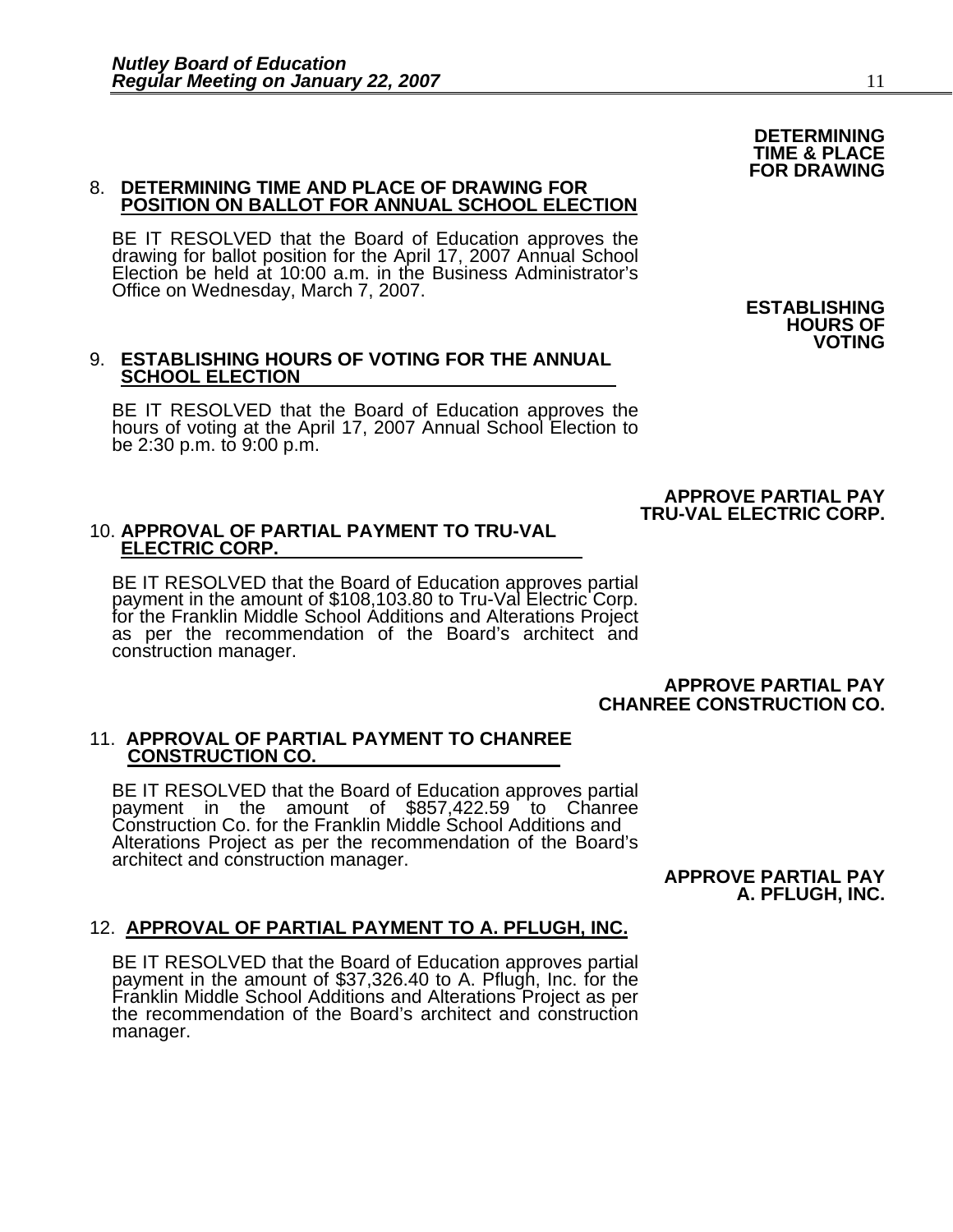#### 13. **ACCEPTANCE OF PERKINS SECONDARY GRANT**

BE IT RESOLVED that the Board of Education accepts a FY 2007 grant acceptance certificate for the Perkins Secondary Grant in the amount of \$18,825.

#### 14. **APPROVAL OF AGREEMENT**

BE IT RESOLVED that the Board of Education approves the agreement with the Livingston Services Corporation (LSC) for consulting services and professional services in the area of Physical and/or Occupational Therapy.

#### 15. **ADOPTION OF POLICY (First Reading)**

BE IT RESOLVED that the Board of Education adopts the following policy (first reading) on file in the Business Office:

Policy # 5330 Administration of Medication (Appendix F)

#### 16. **ACCEPTANCE OF DONATION**

BE IT RESOLVED that the Board of Education approves the acceptance of a donation of \$200 for the Bethel Assembly Family Worship Center.

#### 17. **AGREEMENT WITH ESSEX COUNTY EDUCATIONAL SERVICES COMMISSION – IDEA – PART B NONPUBLIC SERVICES 2006-07 SCHOOL YEAR**

BE IT RESOLVED that the Nutley Board of Education approves an Agreement with the Essex County Educational Services Commission. Hereby the Commission will administer the IDEA - Part B services for nonpublic schools located within the Township of Nutley for the 2006-07 school year, and

BE IT FURTHER RESOLVED that the Nutley Board of Education pay 6% of the allocation for IDEA - Part B services to the Commission to cover the Commission's cost for administering said Program.

**ADOPT POLICY READING** 

**APPROVE AGREEMENT** 

**(LSC)** 

**APPROVE AGREEMENT** 

**IDEA- PART B** 

**ACCEPT PERKINS SECONDARY GRANT**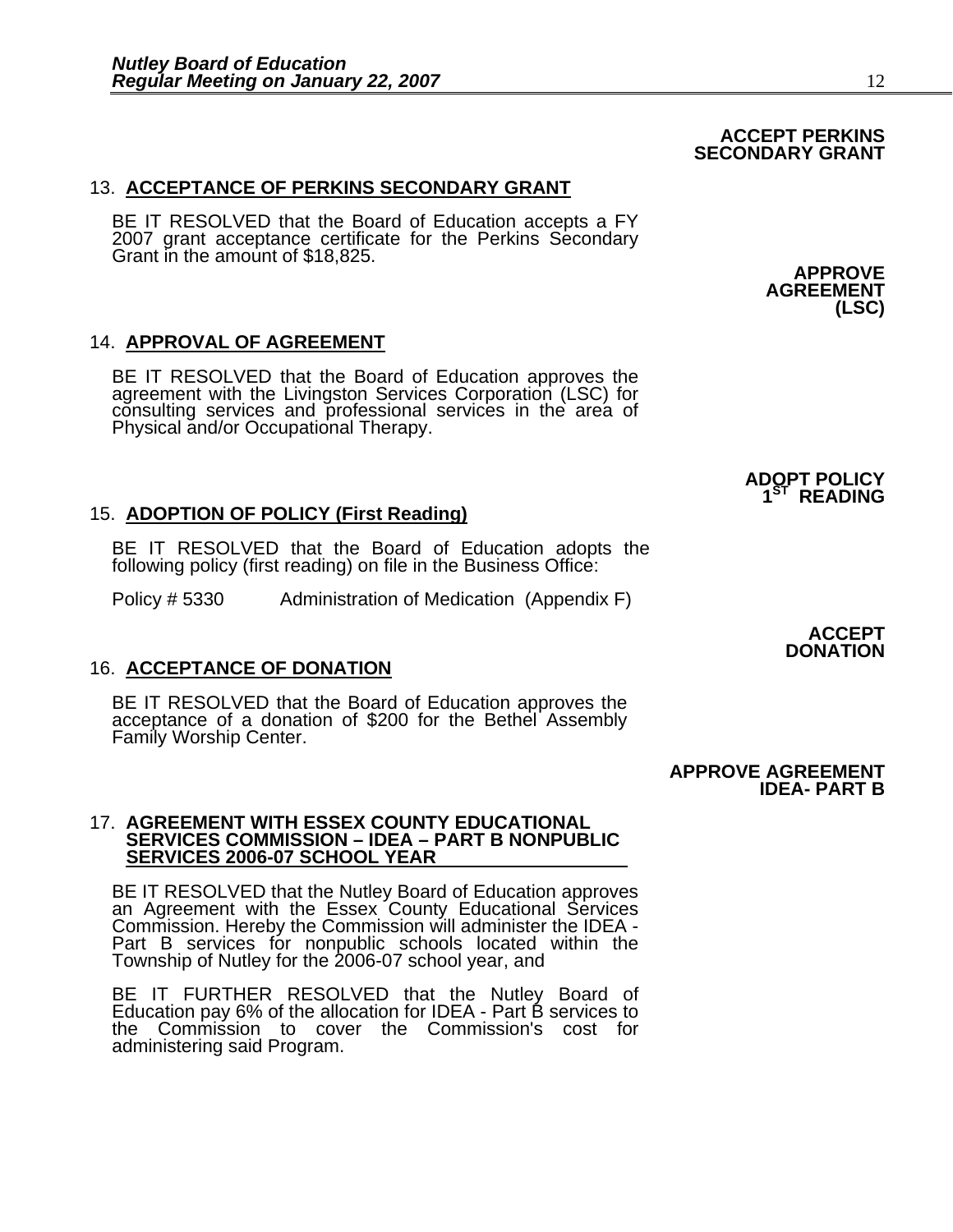Trustee Reilly asked for suggestions from Administration for tighter security in the schools during the elections.

Trustee Alamo stated that letters should be sent to political leaders to stop having the voting in the schools.

Trustee Viola asked if we could find some grant funding for this issue.

**APPROVE BOE MEETING PROCEDURES TIMES & LOCATIONS (TABLED)**

#### 18. **APPROVAL OF BOARD OF EDUCATION MEETING PROCEDURES, TIMES & LOCATIONS**

Trustee Del Tufo moved, and Trustee Parisi seconded, the following resolution:

Trustee Moscaritola made a motion, Trustee Reilly seconded, to table the following resolution.

Upon being put to a roll call vote the resolution was tabled with Trustees Parisi, Viola and President Olivo voting "No" and<br>Trustees Alamo, Casale Del Tufo, Moscaritola, Reilly and Williams voting "Yes".

BE IT RESOLVED that the Board of Education approves the following meeting procedures, times and locations:

### **1st Meeting of the Month**

At 7:00 PM - Conference Meeting - NHS Teachers' Cafeteria

Begin meeting in Open Session to discuss all Board business. After Board business has been discussed, enter into Executive Session until adjournment, if and when necessary.

### **2nd Meeting of the Month**

At 7:00 PM - Conference Meeting - NHS Teachers' Cafeteria

Begin meeting in Open Session to discuss all Board business. After Board business has been discussed, enter into Executive Session, if and when necessary.

At 8:00 PM - Start Regular Board Meeting - NHS Cafeteria

After Regular Board Meeting, enter into Executive Session, if and when necessary.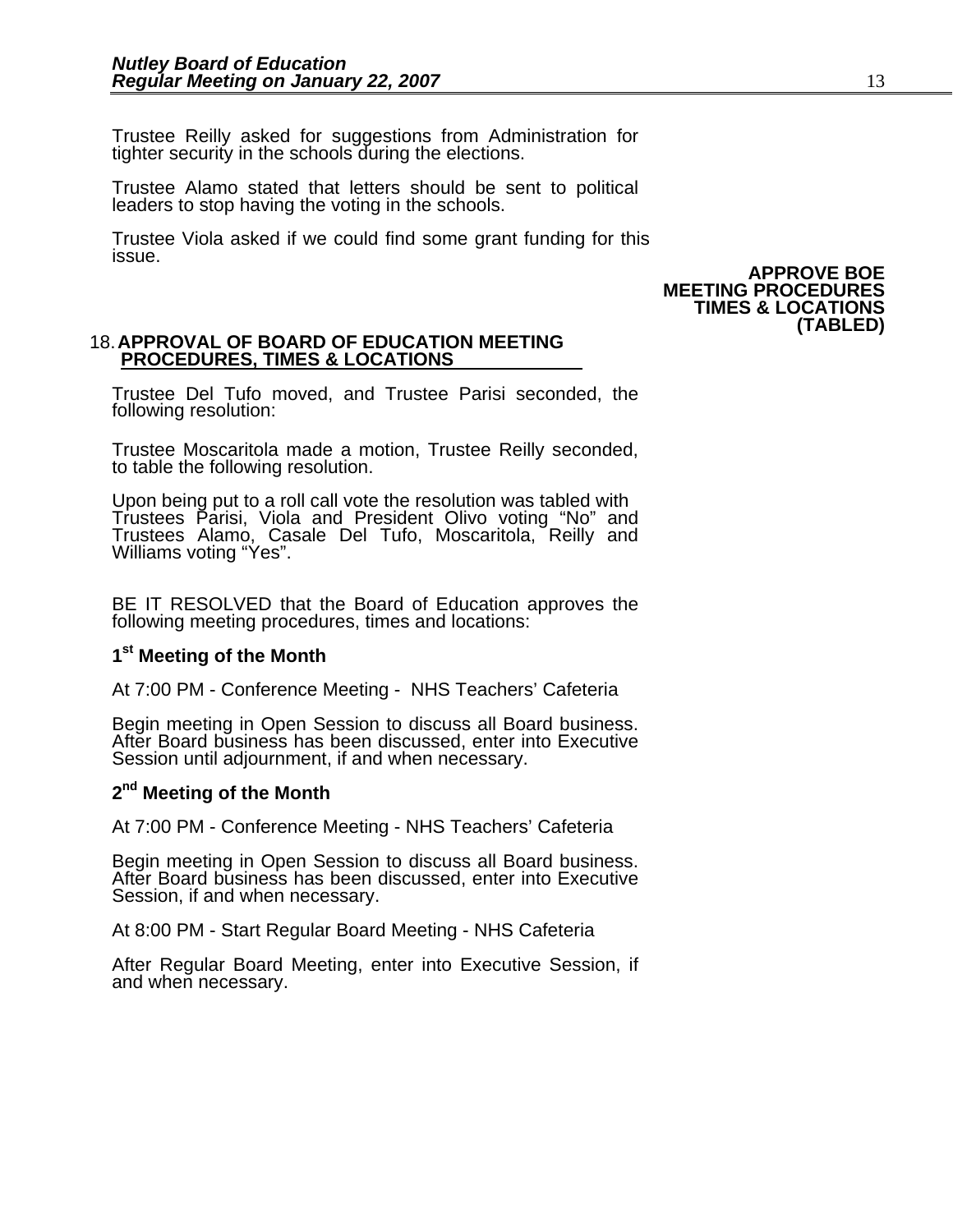#### **HEARING OF CITIZENS CITIZENS**

Resident Dennis Durhay of Temple Beth Assembly stated there will be a Gang Awareness Meeting on March 4, 2007 at 6:00 PM at the Temple Beth Assembly, 30 New Street in Nutley.

Resident Greg Palma stated he requested a 3,500 Franklin Middle School name change petition and did not receive it. He also requested that the name change question be placed on the ballot for public vote. He also stated that the Business Administrator did not respond to the OPRA request within the legal time limit.

Resident Ralph DePiro stated he would like to have the Franklin Middle School name change put to a public vote.

Resident Walt Smith stated he does not know of much discussion that has taken place on the Franklin Middle School name change. He stated facts of the history of the name "Franklin". He felt the name change should not be put on a ballot for public vote. He then complimented John Walker and his contributions to the community.

Resident Terry Quirk representative for the Nutley Parent<br>Advocacy Network inquired on the Yantacaw Trailer and asked questions concerning the "Open Public Records Act". She asked if there would be a bylaw written on electronic meetings and the dress code opinion of the Board. She meetings and the dress code opinion of the Board. She questioned if the parents would be made aware of any changes in the dress code.

Resident Susan Capalbo stated she felt procedure had been followed concerning the name change.

Resident Ralph DePiro asked for the cost in changing the name of Franklin Middle School.

Resident Greg Palma stated his position again on the name change and felt it should be voted on by a public ballot.

Resident Diana McGovern inquired about the Gifted & Talented Program within the curriculum.

Resident Peggy Windheim stated she was in favor of the Franklin Middle School name change.

Resident James Palma stated he is in favor of the name change to be put to public vote.

#### **OLD BUSINESS OLD BUSINESS**

Trustee Viola spoke on the tabled motion on meeting procedures and felt the Board should discuss this item.

## **HEARING OF**